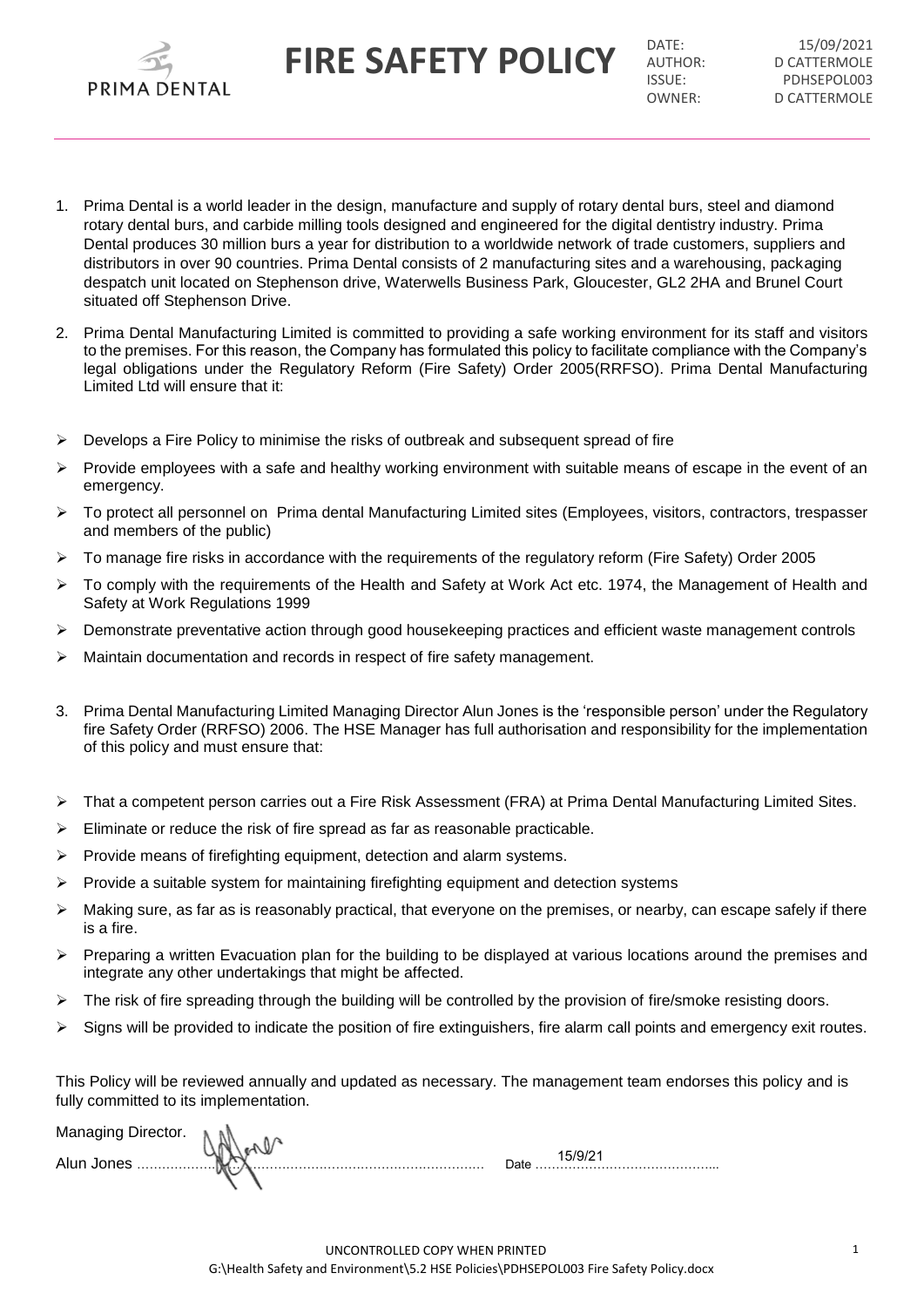

**FIRE SAFETY POLICY DATE: DATE: DESCRIPTION** 

D CATTERMOLE ISSUE: PDHSEPOL003<br>
OWNER' D CATTERMOLE D CATTERMOLE

## **Departmental/Management Responsibilities**

Managers are responsible for ensuring that any relevant changes that affect the fire safety of Prima Dental Manufacturing Ltd premises are discussed with the HSE Manager prior to commencement of works. This will relate to any changes to the following:

- $\triangleright$  Escape routes and alteration, conversion of the premises construction.
- Fire safety equipment
- $\triangleright$  Fire protection arrangements
- Alterations in the storage levels of Dangerous Substances.
- $\triangleright$  Ensure that there are sufficient fire marshals across the relevant shift patterns and that they receive adequate amount of support to fulfil their duties
- $\triangleright$  Ensure all fire exit doors are free from obstruction. Defects should be reported to the Asset Care Manager and HSE Manager
- $\triangleright$  Waste materials will be stored away from any sources of ignition.
- Flammable materials will be stored in accordance with the manufacturer's instructions and away from sources of ignition.

### **Employee's responsibilities**

The Regulatory Reform (Fire Safety Order) 2005 places responsibilities on all employees in respect to fire safety issues. All employees are responsible:

- To take care for the safety of themselves and others who may be affected by their acts or omissions at work.
- To cooperate with the employer and HSE Manager in complying with Fire Legislation requirements
- $\triangleright$  Inform the HSE Manager of any situation that would represent a serious and immediate danger to the safety of persons from fire, any shortfalls in the employer's protection for safety, or training and instructions required.

## **Fire Marshals**

The Company will appoint competent persons to act as Fire Marshals. The Chief fire Marshall is the HSE Manager The Fire Marshals' duties will include:

- $\triangleright$  Contacting the emergency services in the event of an emergency Evacuation
- $\triangleright$  Assisting in the evacuation of personnel in the event of a fire
- $\triangleright$  Kept Fire Marshall Lists up to date and placed on the HSE notice boards.
- $\triangleright$  Carrying out weekly checks on all firefighting equipment
- $\triangleright$  Emergency escape routes will be established and kept free from obstruction at all times, and fire exit doors are kept in good working order and unlocked at the times when the premises are occupied.
- $\triangleright$  Appropriate signs and notices will be displayed, giving appropriate instructions to employees and others in the event of a fire.
- $\triangleright$  The emergency lighting will be checked monthly and is the responsibility of the Fire Marshalls

#### **Communication**

The Company will ensure that all persons employed either as direct employees or contractors are provided with all relevant information related to fire safety. The Management of the Company will consult with employees on all relevant matters of fire safety policy and arrangements, and will ensure staff are kept informed of any changes that are made to fire safety procedures.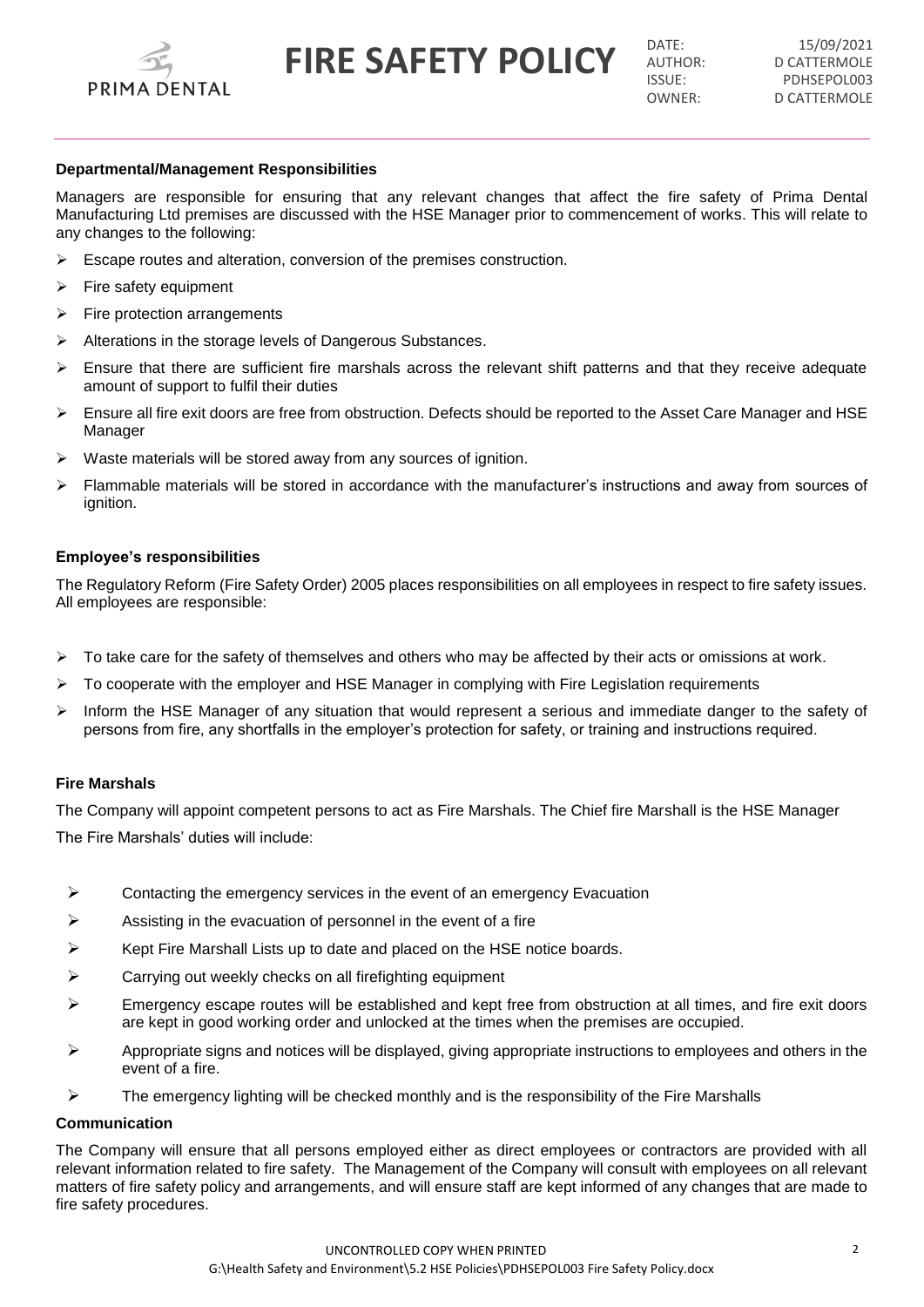

**FIRE SAFETY POLICY DATE: DATE: DESCRIPTION** 

D CATTERMOLE ISSUE: PDHSEPOL003<br>
OWNER' D CATTERMOLE D CATTERMOLE

# **Training**

- $\triangleright$  Upon commencement of employment all employees will be given training on fire safety and will receive refresher training as appropriate.
- All employees will be instruction to report any defective or missing equipment to their manager.
- $\triangleright$  All training for Fire Marshalls will be trained by the training Manager.
- $\triangleright$  All employees will receive instruction on their role in the case of an emergency.
- $\triangleright$  It shall be company policy that all staff will be trained in the use of fire extinguishers whether or not they have been given specific firefighting duties.
- Further training may be required if there are any changes that may affect fire safety. All training will be provided during normal working hours.

## **Equipment/Testing/Inspection**

- $\triangleright$  The fire evacuation procedures will be practiced every 2 months and will be the responsibility of the chief fire marshal to arrange practical scenarios.
- $\triangleright$  Firefighting equipment will be provided. In general, this means fire extinguishers, fire blankets, hoses or sprinklers will have visual checks weekly.
- $\triangleright$  All fire safety equipment will be serviced by a competent person and the service periods will be scheduled in accordance with the manufacturer's instructions, this will be the responsibility of Chief fire Marshall/Asset Care Manager
- An appropriate fire detection and alarm system has been installed in all Prima Dental Manufacturing Ltd. Alarm systems will be tested weekly and will be communicated to all personnel onsite.
- $\triangleright$  Emergency lighting will be provided for escape routes where applicable. The location and type will be determined by the findings of the fire risk assessment and the applicable current fire safety standards. All fire safety signs will appropriately identify the fire exit routes and be in compliance with the health & Safety (Safety Signs and Signals) regulations.
- $\triangleright$  Operation of fire exit doors including any automatic closers will be tested and recorded in the fire log on a weekly basis.

## **Records**

The Company will record its staff training, fire drills, and the findings of its periodic tests and checks. Such records will include all attendees, fire drill evacuation times and any comments. Prima Dental Manufacturing Limited will keep the following records:

- $\triangleright$  Records of weekly tests of fire alarms, fire exits.
- $\triangleright$  Records of annual inspections and tests of all firefighting equipment.
- Records of monthly tests of emergency lighting.
- $\triangleright$  Records of all scheduled and unscheduled maintenance of fire detection and alarm systems.
- $\triangleright$  Records of inspection, risk assessment and maintenance of workplace and electrical equipment, storage of hazardous substances and other hazards identified with fire safety (where appropriate).